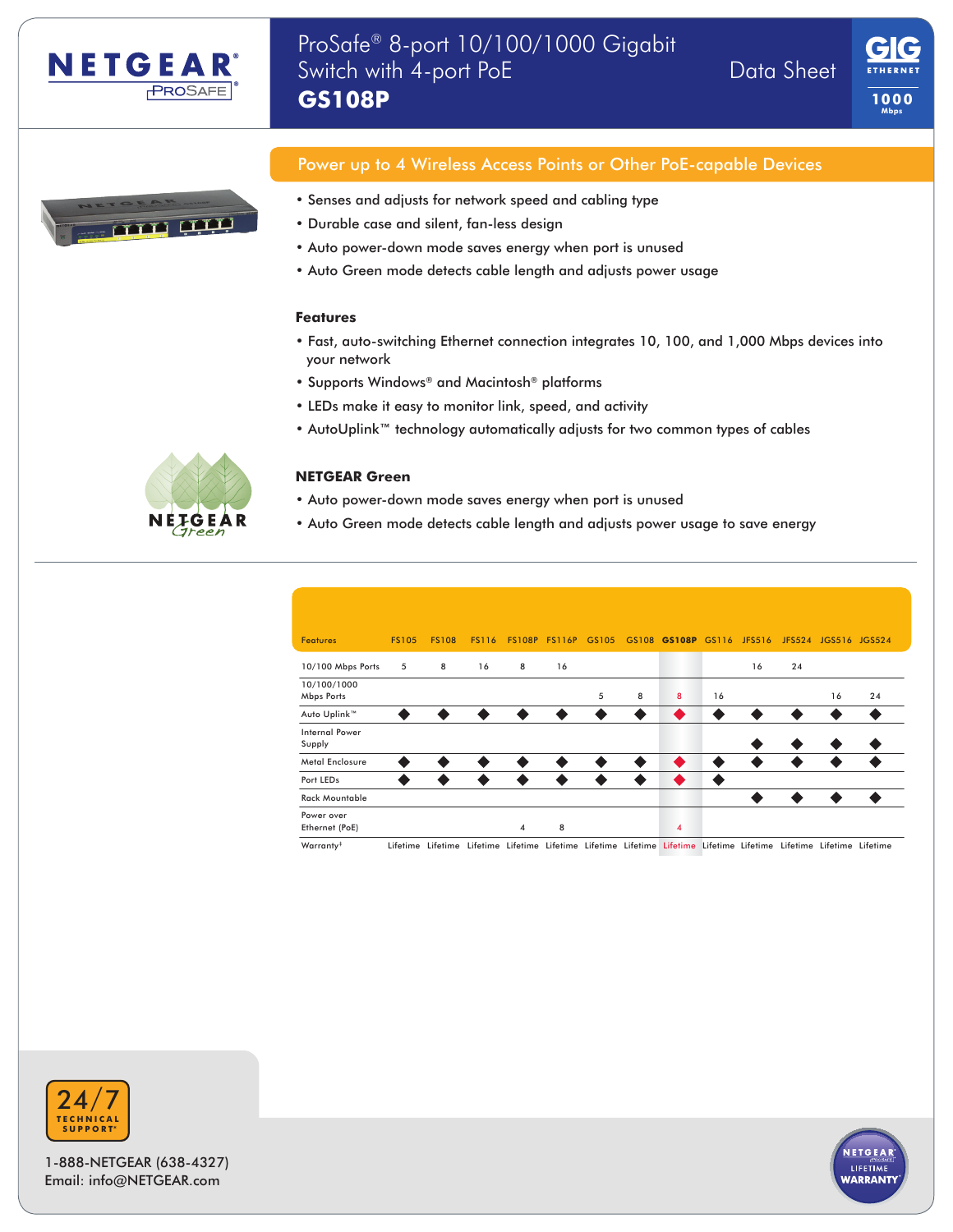

### **Technical Specifications**

# **• Network Protocol and Standards Compatibility**

- IEEE 802.3i 10BASE-T
- IEEE 802.3u 100BASE-TX
- IEEE 802.3ab 1000BASE-T Gigabit **Ethernet**
- IEEE 802.3x flow control
- IEEE 802.3af DTE power via MDI

#### **• Power Supply**

- Total power consumption: 60W maximum
- 802.3af power consumption: 50W maximum (ports 1– 4)
- 48V DC, 1.25A power output; plug is localized to country of sale

#### **• Network Ports**

– 8 auto speed-sensing 10/100/1000 RJ-45 ports

### **• Physical Specifications**

- Dimensions (H x W x D):
- 27 x 235 x 103 mm (1.1 x 9.3 x 4.1 in)

# – Weight: 0.716 kg (1.7 lb)

#### **• Performance Specifications**

- Forwarding mode: Store-and-forward
- Queue buffer memory: 192 KB per port
- Bandwidth: 16 Gbps (non-blocking)
- Forwarding rate:
- 10 Mbps port: 14,880 packets/sec
- 100 Mbps port: 148,800 packets/sec
- 1000 Mbps port: 1,488,000 packets/sec
- Latency (using 1500-byte packets):
- 10 Mbps: 30μs (max)
- $-100$  Mbps: 6 $\mu$ s (max)
- 1000 Mbps: 4μs (max)
- MAC address database: 4K

#### **• Electromagnetic Emissions**

- CE mark, commercial
- FCC Part 15 Class B
- VCCI Class B
- C-Tick
- EN 55022 (CISPR 22) Class B

#### **• Environmental Specifications**

- Operating temperature: 32° to 122° F (0° to 50° C)
- Storage temperature: -4° to 158° F (-20° to 70° C)
- Operating humidity: 90% maximum relative humidity, non-condensing
- Storage humidity: 95% maximum relative humidity, non-condensing
- Operating altitude: 10,000 ft (3,000 m) maximum
- Storage altitude: 10,000 ft (3,000 m) maximum

### **• Status LEDs**

- System: Power, PoE maximum power
- Per port: Link, activity, speed, PoE active, PoE fault

### **• Safety**

- CE mark, commercial
- CE/LVD EN 60950